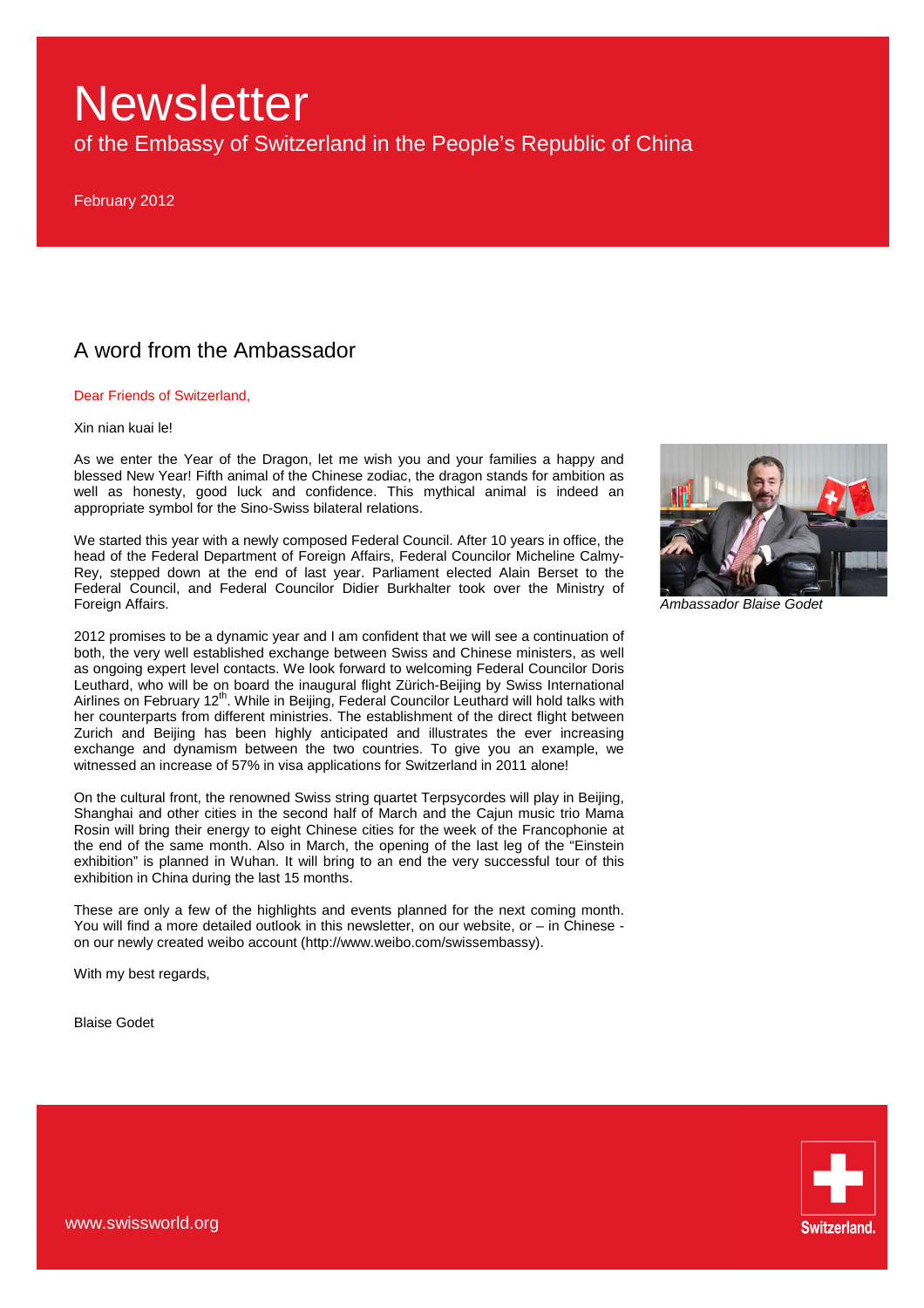of the Embassy of Switzerland in the People's Republic of China

February 2012

## **Upcoming events**

### Mama Rosin China Tour

Somehow Mama Rosin found the original soul of Louisiana on the banks of Lake Geneva!

With their Cajun and zydeco music - mixed with rock'n'roll - the trio seriously shakes up the traditional genres: You will see that the only constant is the desire to move, dance. Cajun music was brought to Louisiana by French immigrants from Canada, where fast rhythms met slow waltz. Zydeco music further added Afro-Caribbean rhythms. Songs are sung in French and in Creole. The vocals are usually very high and loud, so everyone even in the very back can hear them! They will tour in China in the framework of the week of the Francophonie together with other bands from Canada, France and Belgium between March 22<sup>nd</sup> and 31<sup>st</sup>. Their itinerary includes **Jinan (22.03), Qingdao (23.03), Beijing (24.03), Chongqing (26.03), Chengdu (28.03), Shanghai (29.03), Guangzhou (30.03) and Macao (31.03).** 

### Movie Screening "Cœur Animal"

Paul lives in the Swiss mountains near the timberline. He loves his wife even less than his animals. When he employs a new Spanish seasonal worker, things start to change …Included in the framework of Francophonie, this awardwinning movie (Séverine Cornamusaz, 2009) will be shown in **Beijing, Shanghai, Chengdu, Chongqing, Xi'an, Jinan, Qingdao, Nanjing, Canton, Wuhan, Tianjin, Dalian and Hangzhou, throughout the month of March**  (please check the Embassy website for updated information).

#### Terpsycordes Concerts

The Terpsycordes Quartet, based in Geneva, was founded in 1997. Drawing vitality from their contrasting origins (Italy, Bulgaria and Switzerland), its members offer dazzling performances to audiences of major concert seasons and festivals around the globe. The muse Terpsichore is their constant inspiration – music's daughter linking earth and spirit: terre (earth), psy (spirit), cordes (strings). Their repertoire includes Darbellay, Ligeti, Mendelssohn, Dvořák, Mozart and Schubert. They will perform on **March 17 in Beijing and March 23 in Shanghai** (other cities: dates and venues to be confirmed).



Mama Rosin China Tour



Movie "Coeur Animal"



**Terpsycordes** 



Schweizerische Fidgenossenschaft Confédération suisse Confederazione Svizzera Confederaziun svizra

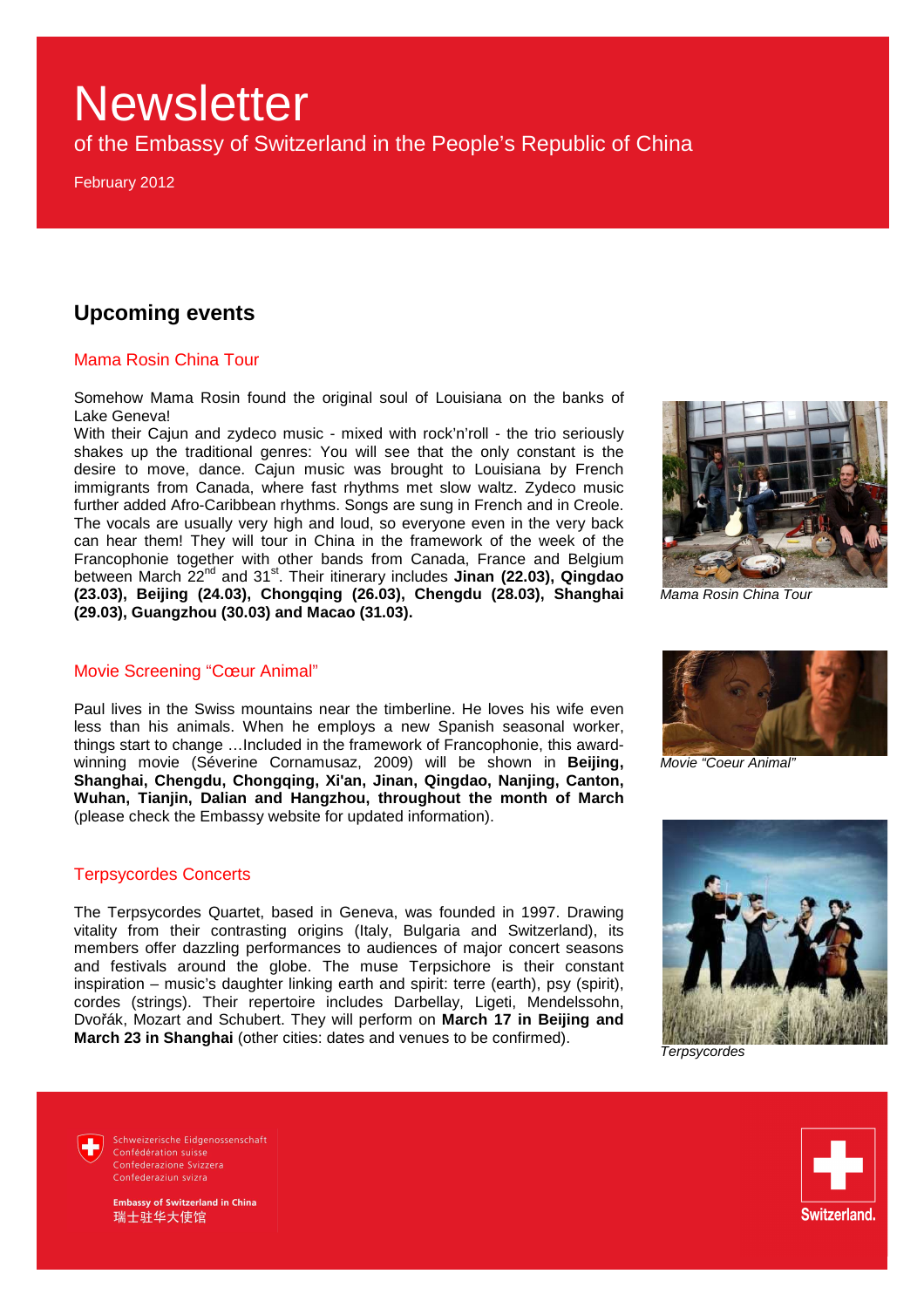of the Embassy of Switzerland in the People's Republic of China

February 2012

#### Plonk & Replonk Exhibition Tour

Plonk et Replonk, an edition collective from the Swiss city of La Chaux-de-Fonds, are well known in Switzerland for their ironic-poetic vision of their home country. Influenced by American underground culture, the duo likes to twist stereotypes. Funny but sometimes delirious, their images of a redesigned past create an exhibition which will prove interesting for a curious public wanting to see Switzerland under a more provocative angle. In the beginning, the two Froidevaux brothers Hubert and Jacques distinguished themselves through the creation of postcards: They redesigned, re-edited and distorted postcards often drawn from Swiss myths with a deep sense of absurd humour. In collaboration with Alliances Françaises, the Embassy will organize exhibitions in **Guangzhou, Nanjing, Beijing, Xi'an, Qingdao, Dalian, Hong Kong and Tianjin** from **March to December**. One of the artists will be present for the first three openings from **March 23rd to April 8th** .

#### 3rd Reception of the St. Gallen Symposium in Beijing

The 3rd Reception of the St. Gallen Symposium in Beijing will be hosted by the Swiss Ambassador to China at his residence in **early April**. It is an occasion where entrepreneurs, researchers, government officials meet and exchange ideas with students and young professionals, or—"leaders of tomorrow" during a symposium discussion and Q&A session. The first two receptions were held at the Residence respectively in 2010 and 2011, with the topic of "Future of Entrepreneurial China" and "Envisioning China's Future Business Leaders— Core Competencies for Tackling Long-Term Economic Challenges."



Plonk & Replonk: La Mardialisation du Monde (The World Tuesdalization)

### **Economic news**

#### Top10 China Network Event

The Embassy of Switzerland, jointly with the Sino-Swiss Chamber of Commerce (SwissCham), WWF and Top10 China, organized a network event entitled "Develop your business through energy efficiency" on **November 14th, 2011** in the Hilton Hotel Beijing. The event's objective was to provide information about Top10 China, a consumer oriented online search tool financially, supported by the Swiss State Secretariat for Economic Affairs (SECO), aiming at tackling climate change and pollution through promoting the best appliances in terms of energy efficiency for various kinds of products (cars, refrigerators, electronics, lamps, etc.) and at pushing for market transformation. Over 80 representatives



Panel discussion, Top10 China Network Event

Schweizerische Fidgenossenschaft Confédération suisse Confederazione Svizzera Confederaziun svizra



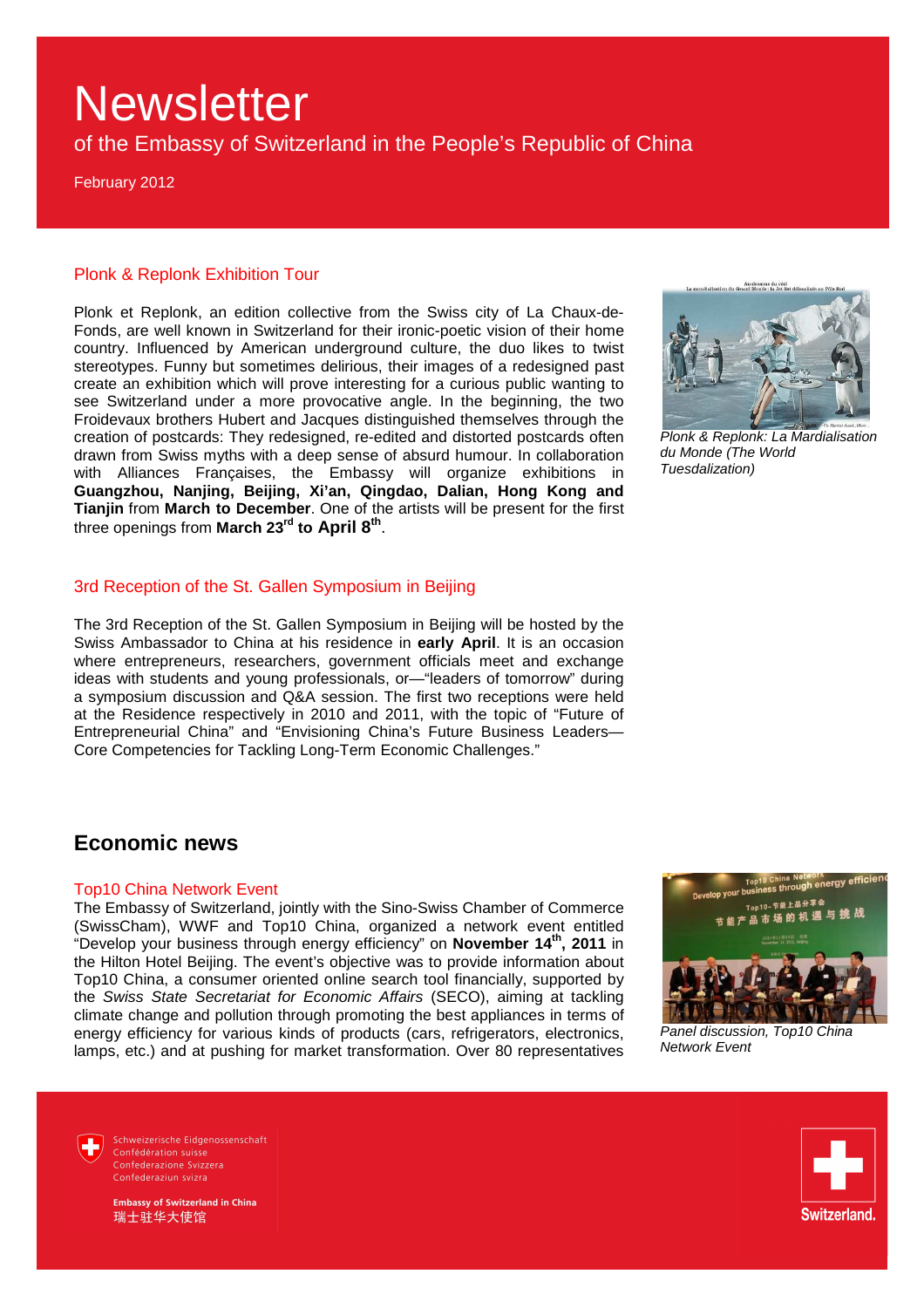of the Embassy of Switzerland in the People's Republic of China

February 2012

participated in the event mainly from media, business, including producers, and NGOs. The audience was composed by a large number of Chinese auditors and a smaller group of international attendees. Interesting speeches were pronounced by H.E. Ambassador Blaise Godet, as well as by Mr Jim Gradoville, Country Representative of WWF China and Mr Zhao Zhonghua, Director of Top10 China. Furthermore, Mr Jing Shengyao Taobao Senior Branding Corporation Manager underlined in his speech the impact of internet business in China.

### 5<sup>th</sup> Working Group Meeting of the Sino-Swiss Bilateral Dialogue on IPR Issues

A delegation from the Swiss Federal Institute for Intellectual Property (IPI) headed by their Deputy Director Dr. Felix Addor attended the **5 th Working Group Meeting of the Sino-Swiss annual dialogue on IPR issues** from **November 21st to 25th, 2011**. On this occasion, a roundtable has taken place, the first of its kind in the framework of the IPR dialogue in China, which has proven to be a true success with the participation of more than twelve representatives of Swiss and Chinese companies. A series of bilateral meetings with Chinese agencies, academics and experts involved in IPR issues have also been held. The next round is foreseen to take place in November 2012, probably in China again.



Bilateral Meeting with SIPO (State Intellectual Property Office of the People's Republic of China) 5th Working Group Meeting of the Sino-Swiss Bilateral Dialogue on IPR Issues

#### Upcoming visits:

#### Federal Councilor Ms Doris Leuthard

From **February 12th to February 14th**, 2012, **Federal Councilor Ms Doris Leuthard**, Head of the Federal Department of the Environment, Transport, Energy and Communications (DETEC), will pay a short visit to Beijing. She first will participate at the inaugural flight of Swiss International Airlines from Zürich to Beijing and will join various official meetings at relevant Ministries. She will be accompanied by a small business delegation with representatives from the field of environment, energy and transport.

#### Third Round of FTA Negotiations

After the third round of **Free Trade Agreement (FTA) negotiations** at the beginning of November 2011 in Montreux, Switzerland, the fourth round of negotiations will be held in China in **February 2012**.



Federal Councilor Ms Doris Leuthard

Schweizerische Fidgenossenschaft Confédération suisse Confederazione Svizzera Confederaziun svizra

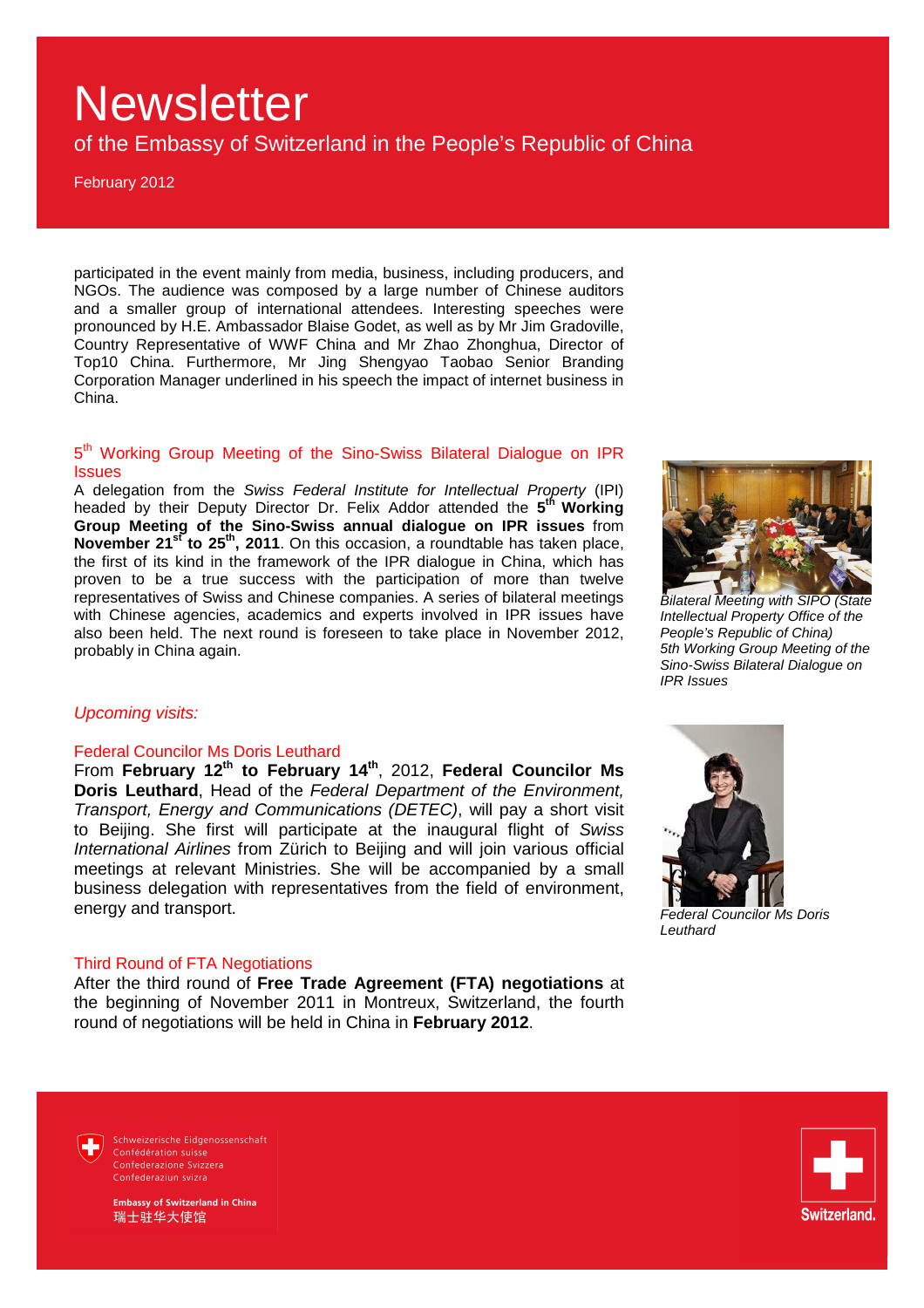of the Embassy of Switzerland in the People's Republic of China

February 2012

#### State Secretary Ms Marie-Gabrielle Ineichen-Fleisch

**State Secretary Ms Marie-Gabrielle Ineichen-Fleisch**, Director of the State Secretariat of Economic Affairs (SECO) and Director of the Foreign Economic Affairs Directorate will pay a visit to China at the **end of March 2012** with numerous official meetings scheduled.

## **Cultural news**

### Tonhalle Orchestra Zurich with Chief Conductor David Zinman

After more than 20 years the Tonhalle Orchestra Zurich returned to China in **November 2011** together with chief conductor David Zinman, one of the world most renowned conductors. It performed in **Shanghai and Beijing**.

#### Screening of award-winning movie "Pane e Tulipani"

In the framework of the Italian Language Festival, the Swiss romance "Pane e Tulipani" was shown on **November 18th and 29th** at the **Italian Culture Center, Beijing.** 

#### In the Garden of Sounds - 2011IDOCS International Documentary Forum Screening

As part of the 2011IDOCS International Documentary Forum, the Swiss documentary In the Garden of Sounds was shown on **December 13** at the Beijing Film Academy.

#### Roman Signer's Talk in UCCA – Like a Wisp of Smoke

Roman Signer is surely one of Switzerland's most important artists, whose works variously combine explosions, collisions, time-sculpture and live action. Roman Signer's works can be created and presented anywhere in the world.



State Secretary Ms Marie-Gabrielle Ineichen-Fleisc



Tonhalle Orchestra Zurich



Movie Pane e Tulipani



Roman Signer's Talk in UCCA – Like a Wisp of Smoke



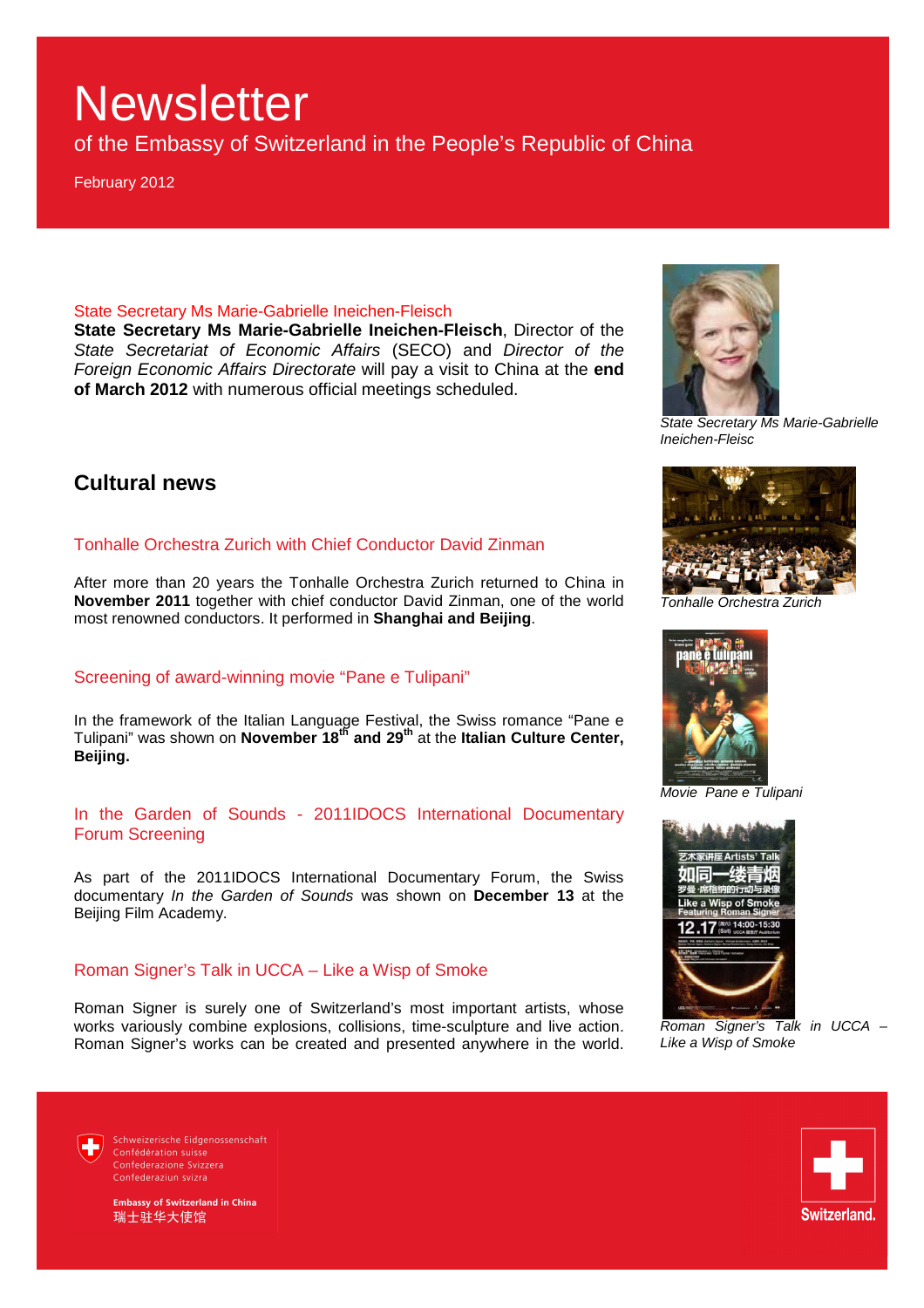of the Embassy of Switzerland in the People's Republic of China

February 2012

His rain boots, his moving body through fireworks or his kayak are all metaphors of how independent spirits live in our time. On **December 17**, Roman Signer gave an introduction on his art actions and explored the impact of his work. Chinese renowned artists Wang Jianwei and Qiu Zhijie were present as guests

#### Max Frisch books launch

Max Frisch is considered as one of the most important Swiss writers of the twentieth century. His work also stands as a symbol of post-war literature in Switzerland. The publishing of four novels in Chinese ("Montauk" "Bluebeard" "Bin, or the trip to Beijing" and "Man in the Holocene") was launched with literature experts and amateurs on **January 8**, 2012 at Kubrik Books MOMA. This new collection has been made possible through a collaboration between the City of Lugano and Chuchen Books Beijing under the "Cultures Exchange Project". It commemorates Frisch's 100th birth anniversary.



Max Frisch books launch

### **Cooperation news**

#### Intensive events in November addressing China's Clean Air Policy

In the past months, a heated debate on particle matters with a diameter of less than 2.5 microns (PM 2.5, an indicator for air pollution) took place in the Chinese community. The Chinese Ministry of Environmental Protection recently announced its agenda in upgrading the gauge of air quality. The Sino-Swiss cooperation programme - Clean Air and Climate Change Legislation & Policy Framework (CCLP) contributes to this process in various manners. At legislation level, the first Climate Change Law is under discussion. Therefore Switzerland is giving valuable inputs to the revision of the existing Air Pollution Prevention and Control Act as well as support to the development of the City Clean Air Action Plan. On November 2011, 6 workshops were held for this reason with topics ranging from China Clean Air Legislation to air pollution monitoring and modeling, to vehicle emission inventory and black carbon emission control technologies.



Swiss experts during a workshop on off-road construction machines and diesel particle filters.

Schweizerische Eidgenossenschaft Confédération suisse Confederazione Svizzera Confederaziun svizra

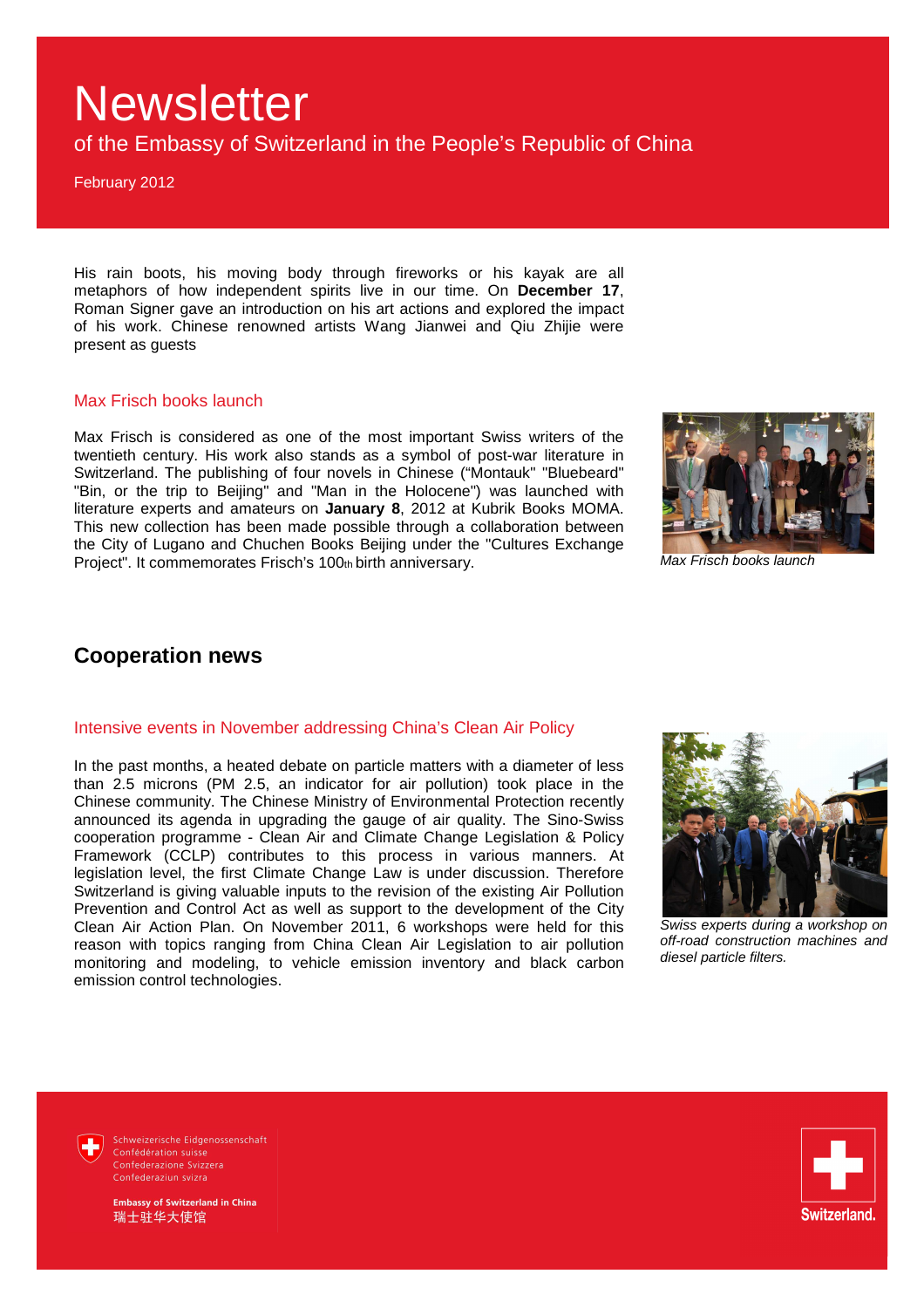of the Embassy of Switzerland in the People's Republic of China

February 2012

#### Two high level International Conferences

During the last three months two high level international conferences took place. The outcomes of those fora, will have an important impact on the development of our cooperation with China. From November 29th to December 1st the **High Level Forum on Aid Effectiveness was held in Busan**, South Korea. Organized by the Organization for Economic Cooperation and Development (OECD), the High Level Forum was also attended by a Swiss Delegation. After negotiations the forum ended with an outcome document that for the first time also included emerging donors and private companies in a development aid framework. The second important conference held was the Climate Conference in **Durban, South Africa**. From November 28th until December 11th government parties discussed about measures to address Climate Change. During the side-events the Adapting to **Climate Change** in China (ACCC) project, which is co-financed by SDC was presented and generated much interest.

Visit of Ambassador Martin Dahinden and National Councilor Maya Ingold

On December 2nd Ambassador Martin Dahinden, the Director General of SDC, paid a short visit to the Swiss Embassy in Beijing. He was accompanied by the National Councilor Ms. Maya Ingold. During the visit the delegation met with Mr. Yu Jianchua, the Assistant Ministerof the Chinese Ministry of Commerce (MOFCOM), in order to reinforce the Sino-Swiss relationship in the field of development and cooperation. Ambassador Martin Dahinden





National Councilor Maya Ingold



Schweizerische Eidgenossenschaft Confédération suisse Confederazione Svizzera Confederaziun svizra

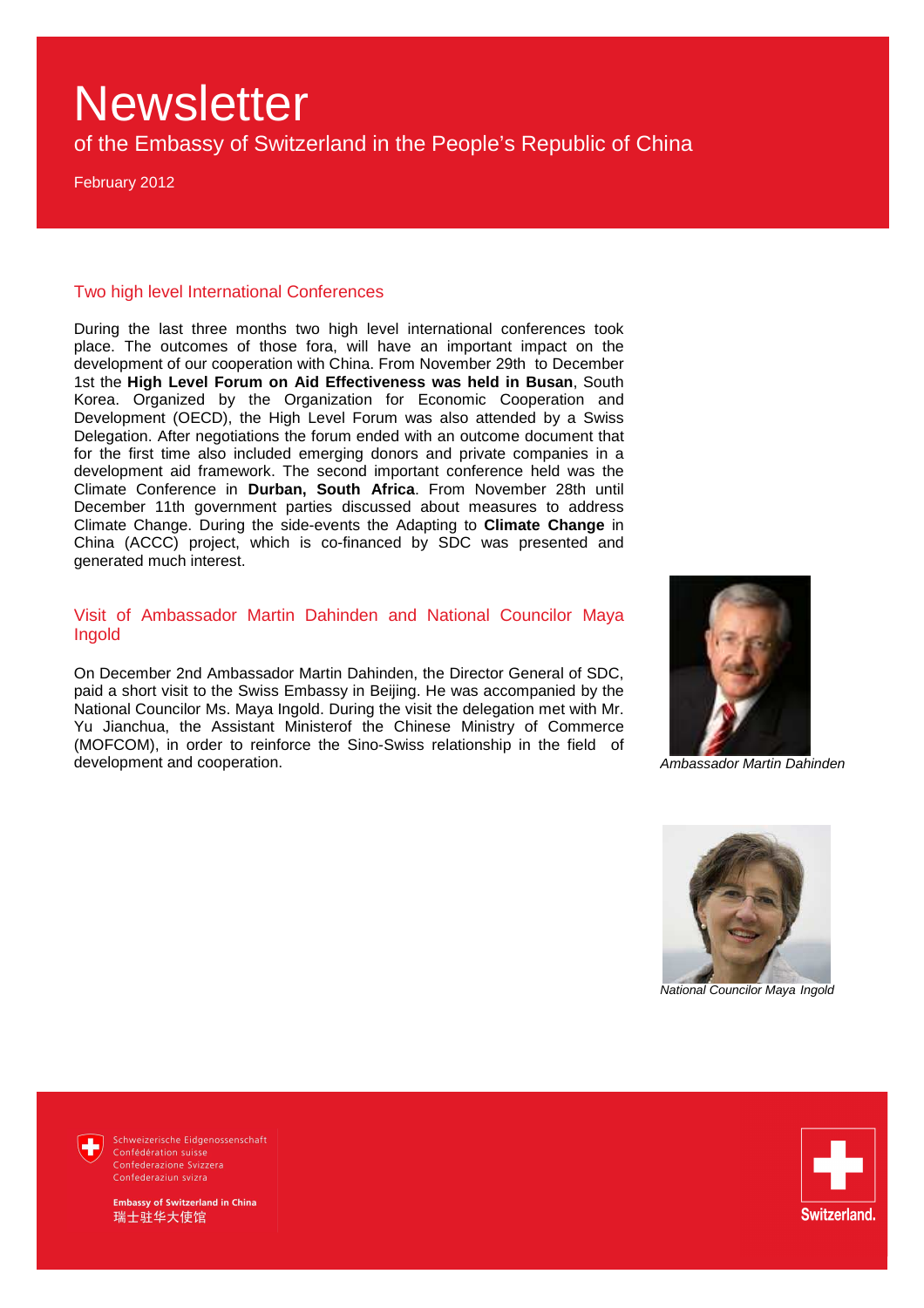of the Embassy of Switzerland in the People's Republic of China

February 2012

### **News from the Embassy**

#### **Focus on … the team of the Swiss Business Hub China (SBH)**

"The Swiss Business Hub China (SBH) is located within the premises of the Swiss official representations in China (Swiss Embassy in Beijing and Consulate generals of Switzerland in Shanghai and Guangzhou) and it is a network partner of OSEC Business Net-work Switzerland, the centre of excellence for Swiss foreign trade promotion. The goal of SBH is to develop and strengthen business relations between Swiss and Liechtenstein based companies in the People's Republic of China. Therefore the SBH supports Swiss companies to explore the highly interesting - but also very challenging – market in China. The SBH is also responsible for the inward investment promotion. More and more Chinese companies are setting up legal entities in Europe and it is task of the SBH to explain to these firms what are the advantages of being located in Switzerland in order to steer their European activities and beyond.

For both trade and investment promotion the SBH China employs 10 people in its three offices (main office: Beijing; antennas in Shanghai and Guangzhou). In order to fulfill the mandates with maximum efficiency and know-how the SBH works in close cooperation with a pool of experts in specific sectors and segments of the Chinese market (www.poolofexperts.ch)."

#### **Organisation of the Swiss Abroad**

The Organisation of the Swiss Abroad (OSA) is the body responsible for matters relating to the Swiss abroad

- Informing: The OSA informs the Swiss living abroad about Switzerland and its current affairs.
- Linking: The OSA is committed to maintaining strong links between Swiss expatriates and our country. It offers a wide range of services for this purpose.
- Lobbying: 10% of the Swiss population live abroad. That is why it is so important to look after Swiss expatriates' interests in our country.
- Advising: The OSA provides free advice to Swiss expatriates and to any Swiss citizen wishing to emigrate or return to Switzerland.

www.aso.ch



The Team of the Swiss Business Hub China(SBH)



Schweizerische Fidgenossenschaft Confédération suisse Confederazione Svizzera Confederaziun svizra